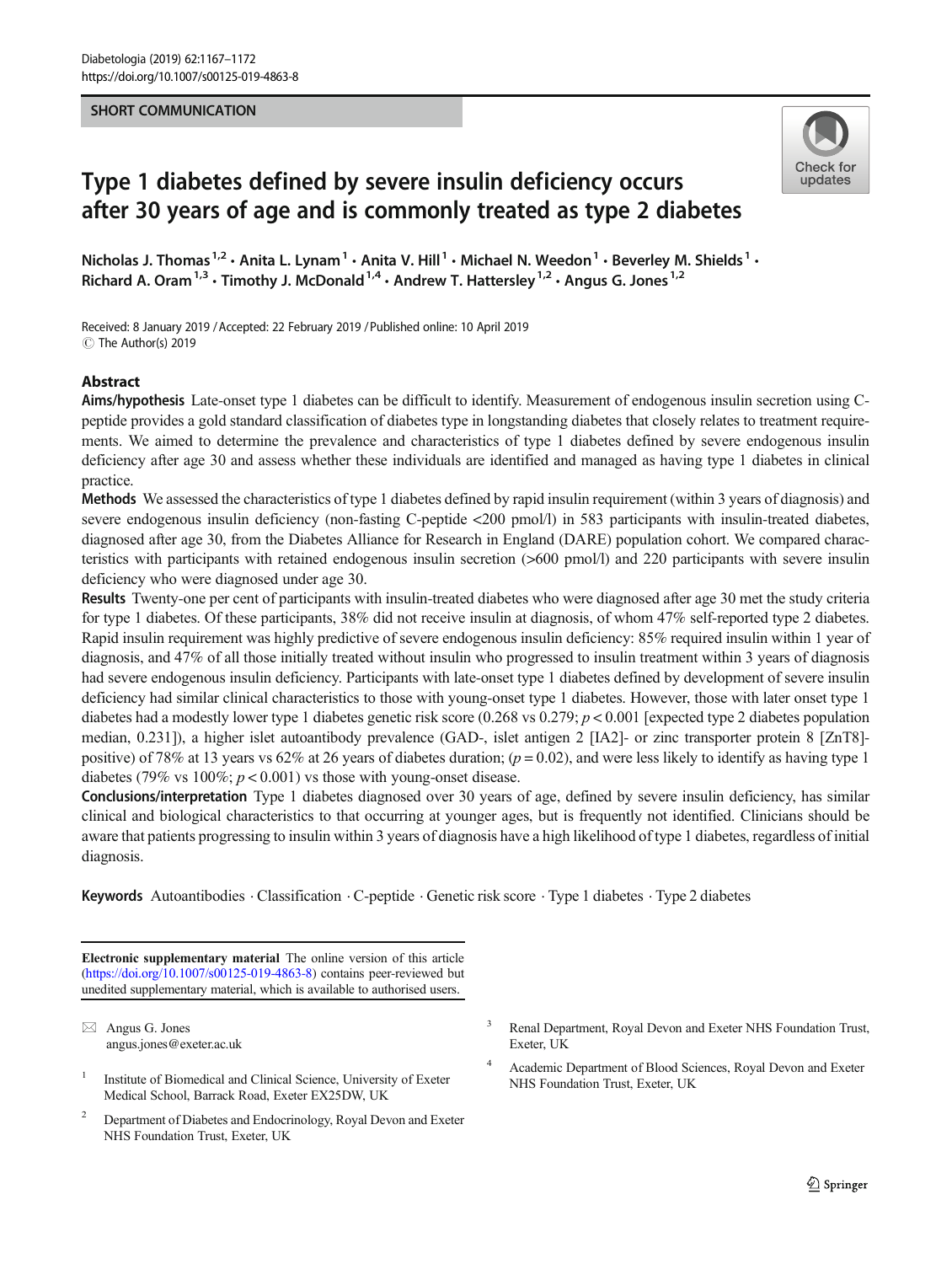# **Research in context**

#### What is already known about this subject?

- $\bullet$ Differentiating type 1 from type 2 diabetes when diagnosed over 30 years of age is difficult
- Recent research using novel genomic methods has suggested that over 42% of type 1 diabetes occurs after age 30, and the phenotype remains severe, with 89% being insulin treated within 1 year of diagnosis
- Severe insulin deficiency is a hallmark of type 1 diabetes and defines treatment and education requirements  $\bullet$

#### What is the key question?

What is the prevalence and characteristics of type 1 diabetes defined by severe endogenous insulin deficiency diagnosed after age 30?

#### What are the new findings?

- Twenty-one per cent of participants with insulin-treated diabetes, diagnosed after age 30, had severe insulin deficiency. These participants had similar clinical, islet autoantibody and genetic characteristics to a comparison cohort with young-onset type 1 diabetes
- Thirty-eight per cent of those with severe insulin deficiency did not receive insulin treatment at diagnosis  $\bullet$
- Rapid insulin requirement was highly predictive of severe endogenous insulin deficiency: 85% required insulin within 1 year of diagnosis

#### How might this impact on clinical practice in the foreseeable future?

This study provides clear evidence that type 1 diabetes leading to severe, near absolute, insulin deficiency is common in later life but is often unrecognised. Clinicians should suspect type 1 diabetes where a patient requires insulin treatment within 3 years of diagnosis

### Abbreviations

| DARE   | Diabetes Alliance for Research in England |  |  |  |  |
|--------|-------------------------------------------|--|--|--|--|
| T1DGRS | Type 1 diabetes genetic risk score        |  |  |  |  |

## Introduction

Type 1 diabetes is classically defined by autoimmune or idiopathic beta cell destruction leading to severe insulin deficiency [\[1](#page-5-0)], but this aetiopathological definition is difficult to apply in clinical practice. Definitions based on clinical criteria have been little investigated in adults and are poorly defined, with many features commonly thought of as discriminatory, having no evidence base [\[2\]](#page-5-0). As a result, there is no robust evidencebased guidance on identifying type 1 diabetes in later life. Recent novel population-based genetic stratification analysis has suggested that at least 42% of type 1 diabetes occurs after the age of 30 [\[3\]](#page-5-0). This research suggests late type 1 diabetes has similar characteristics to young-onset disease and, in contrast to type 1 diabetes defined by autoantibody status alone, continues to have a severe phenotype: 89% were treated with insulin within 1 year of diagnosis, and 11% developed ketoacidosis [\[4\]](#page-5-0). However, this technique does not allow classification of type 1 diabetes at an individual level, and neither islet autoantibodies nor measures of endogenous insulin secretion were available in the UK Biobank population analysed [[3\]](#page-5-0).

Measurement of C-peptide, a surrogate marker of insulin secretion, allows robust diagnosis of type 1 diabetes in longstanding diabetes (>3 years duration) and closely relates to treatment requirements [[5\]](#page-5-0). The development of severe (near absolute) insulin deficiency (commonly defined by stimulated C-peptide <200 pmol/l) results in high glucose variability, marked hypoglycaemia risk, absolute insulin requirement and poor glycaemic response to non-insulin therapies [\[5](#page-5-0), [6\]](#page-5-0). Therefore, those with severe insulin deficiency will require glycaemic management according to type 1 diabetes guidelines regardless of disease aetiology. The prevalence and characteristics of diabetes leading to severe insulin deficiency in older adults is not known.

We aimed to determine the prevalence and characteristics of type 1 diabetes defined by severe endogenous insulin deficiency in patients >30 years of age with insulin-treated diabetes. We also assessed whether these patients were identified and managed as having type 1 diabetes in clinical practice.

## **Methods**

We assessed the prevalence and characteristics of type 1 diabetes defined by early insulin requirement and severe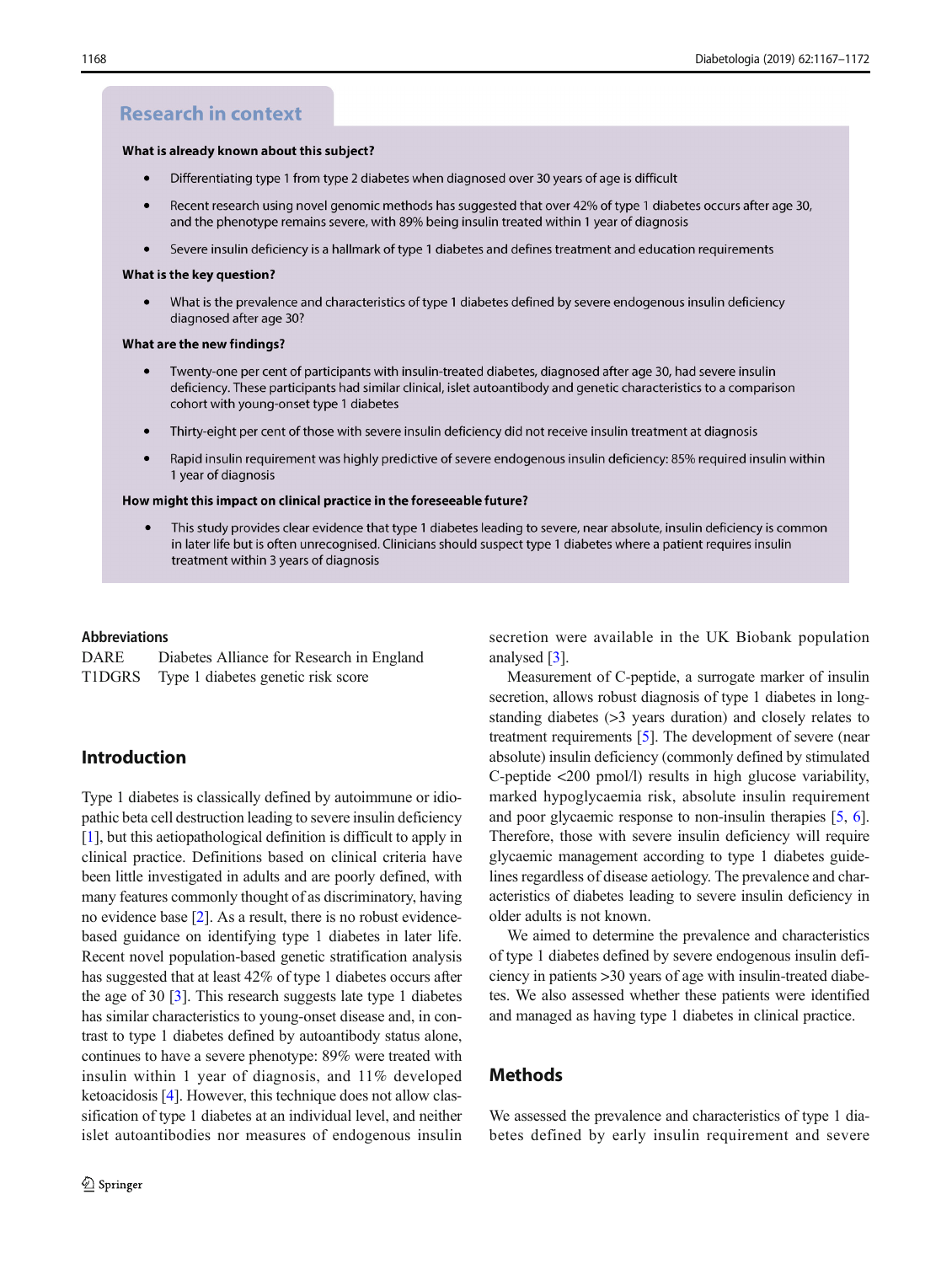endogenous insulin deficiency in an insulin-treated population cohort.

Participants 583 participants from the population-based Exeter Diabetes Alliance for Research in England (DARE) cohort met the following inclusion criteria: diagnosed with diabetes after 30 years of age, insulin treated and with a Cpeptide measurement available. Participants with previous pancreatic pathology  $(n = 2)$  were excluded from analysis. To allow for comparison with young-onset type 1 diabetes, we assessed a further cohort of 220 DARE participants with age of diabetes diagnosis ≤30 years who met the study criteria for type 1 diabetes (ESM Fig. 1; see below).

The DARE study was approved by the South West ethics committee (UK). Participants gave informed consent.

Assessment of clinical characteristics Clinical history was selfreported by participants in an interview with a research nurse, and height and weight were measured at a median diabetes duration of 13 years. Time to insulin was defined as immediate if within 2 weeks of diagnosis.

Laboratory analysis Non-fasting (random) C-peptide, islet autoantibodies (GAD, zinc transporter protein 8 [ZnT8], islet antigen 2 [IA2]) and a type 1 diabetes genetic risk score (T1DGRS) were assessed in all included participants, as previously described (see ESM methods) [\[6,](#page-5-0) [7](#page-5-0)]. Where multiple C-peptide measurements were available (70% of participants, median 3 values per participant), the median value was used. Median duration at islet autoantibody and C-peptide assessment was 13 and 16 years respectively (ESM Methods).

Definition of diabetes type Type 1 diabetes was defined as continuous insulin treatment commenced within 3 years of diagnosis and severe insulin deficiency defined by a nonfasting C-peptide <200 pmol/l. Insulin-treated type 2 diabetes was defined as current insulin treatment with a C-peptide ≥600 pmol/l and a duration of diabetes of over 3 years at Cpeptide measurement. Participants who were insulin treated and with a C-peptide level  $\geq$ 200–<600 pmol/l (*n* = 115, median 48 months from diagnosis to insulin therapy) were considered indeterminate and were not included in analysis (ESM Fig. 1) [[5\]](#page-5-0).

Statistical analysis Data were assessed visually for distribution. Data for all continuous variables except age were not normally distributed; therefore, data are presented as median and interquartile range (IQR), unless otherwise stated. We compared the clinical characteristics, islet autoantibody status and T1DGRS of participant groups defined by C-peptide, initial insulin treatment (within 2 weeks of diagnosis) and age at diagnosis using the Wilcoxon rank-sum test for continuous variables and  $\chi^2$  analysis for comparison of categorical characteristics. All analyses were performed using Stata 15 (StataCorp LP, College Station, TX, USA).

## Results

Severe insulin deficiency occurs in 21% of insulin-treated patients diagnosed after 30 years of age and has similar clinical characteristics to young-onset type 1 diabetes Twenty-one per cent (123/583) of insulin-treated participants diagnosed with diabetes after 30 years of age met the study criteria for type 1 diabetes and had severe endogenous insulin deficiency (insulin treatment within 3 years and C-peptide <200 pmol/l) (ESM Fig. 1).

The characteristics of participants with late-onset ( $>30$  years of age) type 1 diabetes, young-onset ( $\leq 30$  years of age) type 1 diabetes and late-onset type 2 diabetes (retained endogenous insulin secretion) are shown in Table [1.](#page-3-0) Participants with late-onset type 1 diabetes defined by development of severe insulin deficiency had broadly similar characteristics to those with young-onset type 1 diabetes: BMI, insulin dose and  $HbA_{1c}$  did not differ. However, those with later onset type 1 diabetes had a modestly lower T1DGRS (0.268 vs 0.279 [expected type 2 diabetes population median 0.231 [[8\]](#page-5-0)]), higher islet autoantibody prevalence (78% vs 62%, at 13 vs 26 years duration) and were more likely to be treated as, and identify as having, type 2 diabetes (oral glucose-lowering agent use, 15% vs 5%; insulin at diagnosis, 62% vs 96%; self-reported type 2 diabetes 20% vs 0%).

Classical clinical criteria cannot reliably identify individuals with late-onset type 1 diabetes leading to severe insulin deficiency Despite similar clinical features to young-onset type 1 diabetes, classical clinical criteria could not robustly identify late-onset type 1 diabetes. Only 41% had a BMI <25 and 28% of participants with a BMI <25 had type 2 diabetes. UK National Institute for Health and Care Excellence guidance for type 1 diabetes identification (age of diagnosis <50 or BMI <25 kg/m<sup>2</sup>) identified 81% of type 1 diabetes cases but had very low specificity (41%). The specificity of these criteria would be far lower had non-insulin treated individuals been included in this cohort.

Thirty-eight per cent of participants with late-onset type 1 diabetes did not receive insulin at diagnosis Participants meeting criteria for type 1 diabetes after age 30 who did not receive insulin at diagnosis (38%) commenced insulin a median of 12 months from diagnosis, and had similar characteristics to those commencing insulin at diagnosis (ESM Table 1). However, 47% of those who had delayed insulin treatment reported a diagnosis of type 2 diabetes, and 30% received co-treatment with oral glucose-lowering therapy; this is in marked contrast with the 7% who received oral glucose-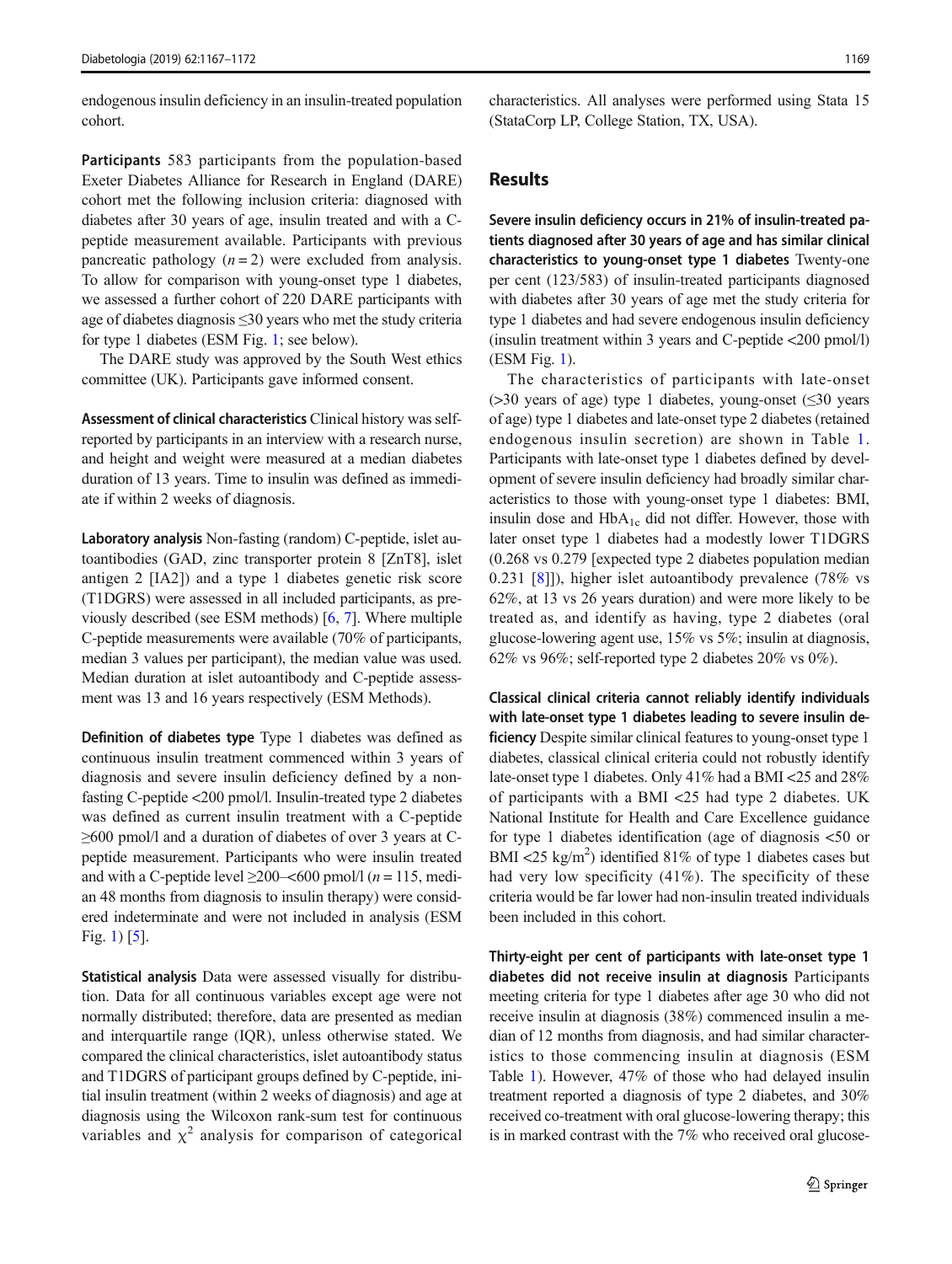<span id="page-3-0"></span>1170 Diabetologia (2019) 62:1167–1172

Table 1 Comparison of the characteristics of study participants by diabetes classification and age of diagnosis

| Variable                                                          | $T1D$ diagnosed $>30$<br>$(C$ -peptide $<$ 200<br>pmol/l, time to<br>insulin $<$ 3 years) | $T2D$ diagnosed $>30$<br>(C-peptide)<br>$\geq 600$ pmol/l) | T1D diagnosed $\leq 30$<br>$(C$ -peptide $<$ 200<br>pmol/l, time to<br>insulin $<$ 3 years) | T <sub>1</sub> D diagnosed<br>$>30$ vs T2D ( <i>p</i> value) | $T1D$ diagnosed $>30$<br>vs T1D diagnosed<br>$\leq$ 30 ( <i>p</i> value) |
|-------------------------------------------------------------------|-------------------------------------------------------------------------------------------|------------------------------------------------------------|---------------------------------------------------------------------------------------------|--------------------------------------------------------------|--------------------------------------------------------------------------|
| Participant $(n)$                                                 | 123                                                                                       | 306                                                        | 220                                                                                         |                                                              |                                                                          |
| Current age (years)                                               | $62(51-67)$                                                                               | $67(62 - 73)$                                              | $45(33 - 58)$                                                                               | < 0.001                                                      | < 0.001                                                                  |
| Age at diagnosis (years)                                          | $44(36-54)$                                                                               | $54(46-60)$                                                | $16(11-22)$                                                                                 | < 0.001                                                      | < 0.001                                                                  |
| Duration of diabetes at recruitment (years)                       | $13(6-22)$                                                                                | $13(10-19)$                                                | $26(14-40)$                                                                                 | >0.1                                                         | < 0.001                                                                  |
| $BMI$ (kg/m <sup>2</sup> )                                        | $25.9(23.0-29.4)$                                                                         | $31.6(28.1 - 36.2)$                                        | $26.0(23.3-28.7)$                                                                           | < 0.001                                                      | >0.1                                                                     |
| Male sex $(\% )$                                                  | 55 (46, 64)                                                                               | 64 (58, 69)                                                | 50 (43, 57)                                                                                 | 0.1                                                          | >0.1                                                                     |
| White ethnicity $(\%)$                                            | 99 (96, 100)                                                                              | 96 (93, 98)                                                | 95 (91, 97)                                                                                 | >0.1                                                         | >0.1                                                                     |
| T1DGRS                                                            | $0.268(0.242 - 0.284)$                                                                    | $0.229(0.204 - 0.249)$                                     | $0.279(0.261 - 0.296)$                                                                      | < 0.001                                                      | < 0.001                                                                  |
| T1DGRS >5th centile <sup>a</sup> of WTCCC<br>reference $[12]$ (%) | 82 (74, 88)                                                                               | 45(40, 51)                                                 | 96 (92, 98)                                                                                 | < 0.001                                                      | 0.001                                                                    |
| C-peptide (pmol/l)                                                | $7(3-65)$                                                                                 | 1235 (836-1770)                                            | $4(3-13)$                                                                                   | < 0.001                                                      | < 0.001                                                                  |
| Islet autoantibody positive $(\%)$                                | 78 (67, 87)                                                                               | 6(3, 11)                                                   | 62(53, 69)                                                                                  | < 0.001                                                      | 0.02                                                                     |
| Concurrent use of oral<br>glucose-lowering agent (%)              | 15(10, 23)                                                                                | 80 (75, 84)                                                | 5(2, 8)                                                                                     | < 0.001                                                      | 0.001                                                                    |
| Insulin at diagnosis $(\%)$                                       | 62(53, 70)                                                                                | 10(7, 14)                                                  | 96 (92, 98)                                                                                 | < 0.001                                                      | < 0.001                                                                  |
| Time to insulin from diagnosis (months)                           | $0(0-3)$                                                                                  | $60(24-120)$                                               | $0(0-0)$                                                                                    | < 0.001                                                      | < 0.001                                                                  |
| Basal bolus insulin regimen/insulin<br>pump $(\% )$               | 85 (77, 92)                                                                               | 16(11, 21)                                                 | 94 (90, 97)                                                                                 | < 0.001                                                      | 0.01                                                                     |
| Insulin dose $(U/kg)$                                             | $0.62(0.46 - 0.83)$                                                                       | $0.50(0.30 - 0.86)$                                        | $0.59(0.44 - 0.82)$                                                                         | 0.02                                                         | >0.1                                                                     |
| $HbA_{1c}$ (mmol/mol)                                             | $69(61-82)$                                                                               | $62(56-74)$                                                | $66(58-74)$                                                                                 | < 0.001                                                      | 0.08                                                                     |
| $HbA_{1c}(\%)$                                                    | $8.5(7.7-9.7)$                                                                            | $7.8(7.3 - 8.9)$                                           | $8.2(7.5-8.9)$                                                                              | < 0.001                                                      | 0.08                                                                     |
| Self-reported $T1D(\%)$                                           | 79 (70, 86)                                                                               | 5(3, 8)                                                    | 100 (98, 100)                                                                               | < 0.001                                                      | < 0.001                                                                  |
| Self-reported T2D (%)                                             | 20(13, 28)                                                                                | 93 (90, 96)                                                | 0(0, 2)                                                                                     | < 0.001                                                      | < 0.001                                                                  |

Data are presented as % (95% CI) or median (IQR)

<sup>a</sup> Fifth centile of a young type 1 diabetes population corresponding to the 50th centile of a type 2 diabetes population [\[8](#page-5-0)]

IQR, interquartile range; T1D, type 1 diabetes; T2D type 2 diabetes; WTCCC, Wellcome Trust Case Control Consortium

lowering therapy in the group who received insulin from diagnosis ( $p < 0.01$ ).

Early progression to insulin is a strong predictor of future severe insulin deficiency Eighty-five per cent (104/123) of all participants meeting criteria for type 1 diabetes (C-peptide <200 pmol/l and insulin therapy within 3 years) in the cohort diagnosed >30 were treated with insulin within 1 year of diagnosis (78% [104/133] for those defined by low Cpeptide only) vs 18% (55/306) of those meeting criteria for type 2 diabetes (Fig. [1\)](#page-4-0). Thirty-two per cent (37/115) of those with an intermediate C-peptide  $(\geq 200 - 600 \text{ pmol/l})$ required insulin within 1 year of diagnosis. Of all those progressing to insulin within 3 years of diagnosis, 47% (123/264) met the study criteria for type 1 diabetes and 18% (48/264) had intermediate C-peptide ( $\geq$ 200– <600 pmol/l). Severe insulin deficiency was rare in those progressing to insulin after 3 years, occurring in only 10 of 231 participants (4%; Fig. [1](#page-4-0)).

Thirty per cent of those diagnosed >30 years of age and administered insulin at diagnosis had type 2 diabetes according to C-peptide criteria Despite clear clinical, biochemical and genetic characteristics of type 2 diabetes (ESM Table 2), 30% of those meeting study criteria for type 2 diabetes were commenced on insulin at diagnosis. In the group meeting study criteria for type 2 diabetes and treated with insulin at diagnosis, 25% reported a diagnosis of type 1 diabetes, and only 59% received concurrent oral glucose-lowering therapy at a median diabetes duration of 10 years (ESM Table 2).

# **Discussion**

To our knowledge, this is the first population analysis evaluating the prevalence of type 1 diabetes defined by low endogenous insulin secretion. Our study shows that late-onset type 1 diabetes with severe endogenous insulin deficiency is relatively common (21% of insulin-treated patients) and has very similar characteristics to young-onset type 1 diabetes, but is frequently initially treated as type 2 diabetes. Forty-seven per cent of participants progressing to insulin therapy within 3 years had type 1 diabetes and severe endogenous insulin deficiency, but this was often unrecognised.

Our finding that the clinical features of those with lateonset type 1 diabetes are similar to those with young-onset type 1 diabetes is consistent with recent research using a novel genetic stratification methodology [\[3](#page-5-0)]. This showed that 89% of those with genetically defined type 1 diabetes occurring after age 30 required insulin within a year, strikingly similar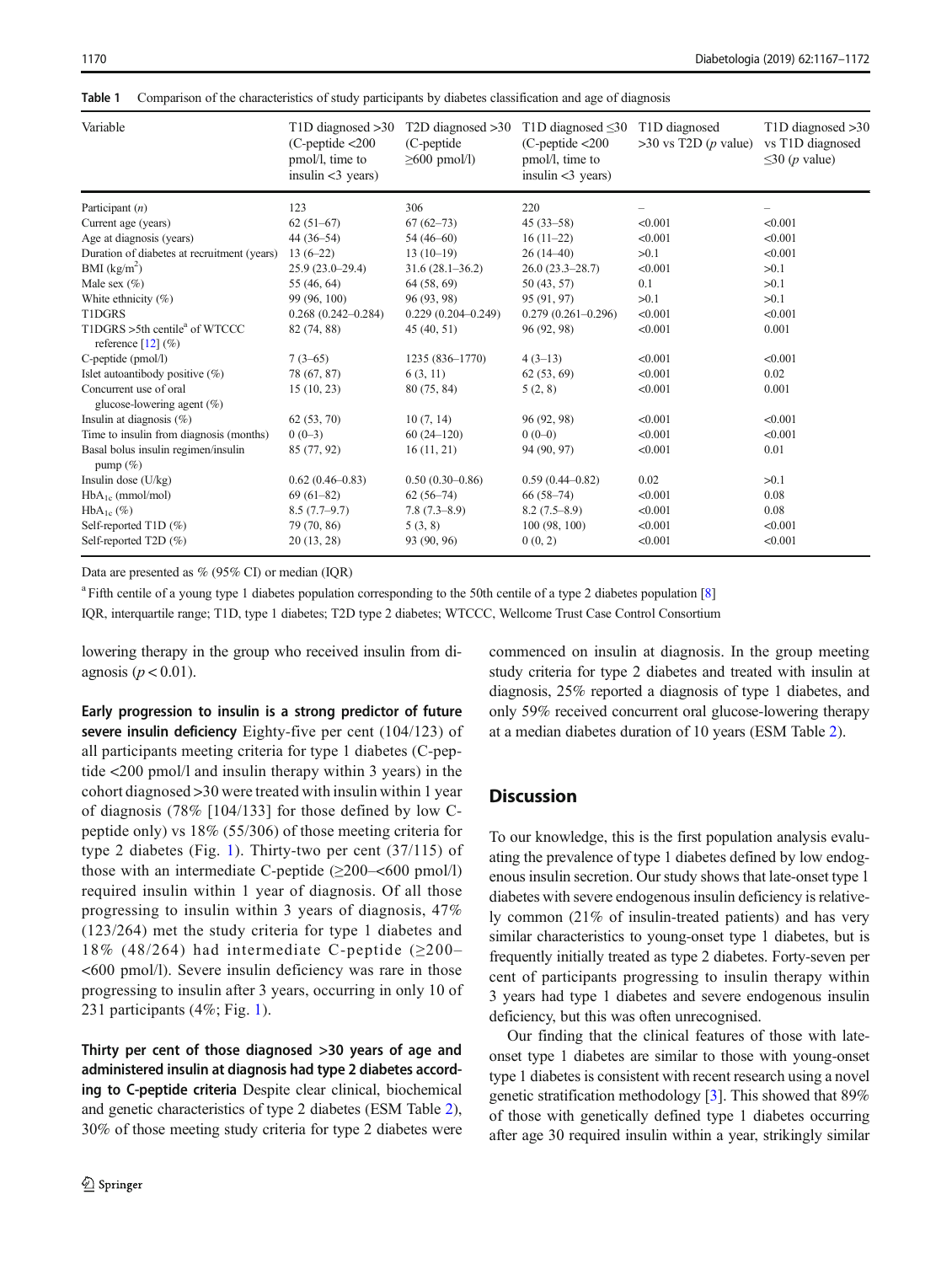<span id="page-4-0"></span>

Fig. 1 Comparison of time to insulin therapy up to 10 years post diabetes diagnosis in participants with severe endogenous insulin deficiency (Cpeptide <200 pmol/l; black line) and participants with retained endogenous insulin secretion (C-peptide ≥600 pmol/l; grey line)

to the 85% we report using a C-peptide-based definition. This is in contrast to diabetes defined solely by islet autoantibody status, where the phenotype appears intermediate between classical type 1 diabetes and type 2 diabetes in this age group [\[4](#page-5-0)].

A limitation of this study is the cross-sectional design within a relatively homogenous, geographically restricted population. Time to insulin and age of diagnosis were self-reported, and participants were assessed a median 13 years after diagnosis, meaning islet autoantibody positivity will be lower than at diagnosis [\[9](#page-5-0)]. Negative autoantibody tests in this context, therefore, do not exclude autoimmune diabetes, and we consider it likely that the aetiology of antibody-negative participants with low C-peptide will be autoimmune, as suggested by the high T1DGRS of these participants (median 0.262, data not shown). Islet autoantibodies were measured after a longer duration of diabetes in the young-onset cohort compared with those diagnosed later in life, potentially explaining the higher rate of islet autoantibody positivity observed in the late-onset cohort. A further limitation of this study is the lack of availability of a concurrent glucose level when C-peptide was measured; it is recognised that hypoglycaemia can result in a reduced C-peptide result [[10\]](#page-5-0).

These results have clear implications for clinical practice. They show that type 1 diabetes leading to endogenous insulin deficiency is common in later life but is difficult to identify. Consistent with this, many participants with type 1 diabetes in our cohort were diagnosed and treated as having type 2 diabetes. Without a diagnosis of type 1 diabetes, a patient will not receive appropriate education and will not be eligible for interventions that are often restricted to those with type 1 diabetes, such as carbohydrate counting, continuous glucose monitoring and insulin-pump therapy. They will be at risk of ketoacidosis if insulin is withdrawn. Our results suggest that if patients are treated as having type 2 diabetes but progress to insulin within 3 years of diagnosis, clinicians should reassess the underlying diagnosis and strongly consider biomarker testing [\[5](#page-5-0), [8](#page-5-0), [11](#page-5-0)].

## Conclusion

Type 1 diabetes defined by severe insulin deficiency has similar clinical and biological characteristics to type 1 diabetes occurring at younger ages. However, in later life, patients with type 1 diabetes leading to endogenous insulin deficiency are frequently diagnosed and treated as having type 2 diabetes. Clinicians should be aware that patients progressing to insulin within 3 years of diabetes diagnosis have a high likelihood of having type 1 diabetes, regardless of initial diagnosis.

Acknowledgements The authors thank participants who took part in the study and the research teams who undertook cohort recruitment. Data included in this article has previously been presented as an abstract at the 54th EASD Annual Meeting in 2018.

Data availability The datasets analysed during the current study are available through application to the Peninsula Research Bank, which is managed by the NIHR Exeter Clinical Research Facility. Information on application or data are available on [http://exeter.crf.nihr.ac.uk/content/](http://exeter.crf.nihr.ac.uk/content/tissue-banks) [tissue-banks](http://exeter.crf.nihr.ac.uk/content/tissue-banks)

Funding The DARE study was funded by the Wellcome Trust and supported by the Exeter NIHR Clinical Research Facility. BMS and ATH are supported by the NIHR Exeter Clinical Research Facility. TJM is a National Institute for Health Research Senior Clinical Senior Lecturer. ATH is a Wellcome Trust Senior Investigator and NIHR Senior Investigator. RAO is supported by a Diabetes UK Harry Keen Fellowship (16/0005529). AGJ is supported by an NIHR Clinician Scientist award (CS-2015-15-018). The views given in this article do not necessarily represent those of the National Institute for Health Research, the National Health Service, or the Department of Health.

Duality of interest The authors declare that there is no duality of interest associated with this manuscript.

Contribution statement NJT, ATH and AGJ conceived the idea and designed the study. NJT, ALL, TJM, ATH, MNW, RAO, AVH, BMS and AGJ researched the data. NJT analysed the data with assistance from BMS and AGJ. NJT drafted the manuscript with assistance from AGJ. All authors critically revised the manuscript and approved the final version. AGJ is the guarantor of this work and, as such, had full access to all the data in the study and takes responsibility for the integrity of the data and the accuracy of the data analysis.

Open Access This article is distributed under the terms of the Creative Commons Attribution 4.0 International License (http:// creativecommons.org/licenses/by/4.0/), which permits unrestricted use, distribution, and reproduction in any medium, provided you give appropriate credit to the original author(s) and the source, provide a link to the Creative Commons license, and indicate if changes were made.